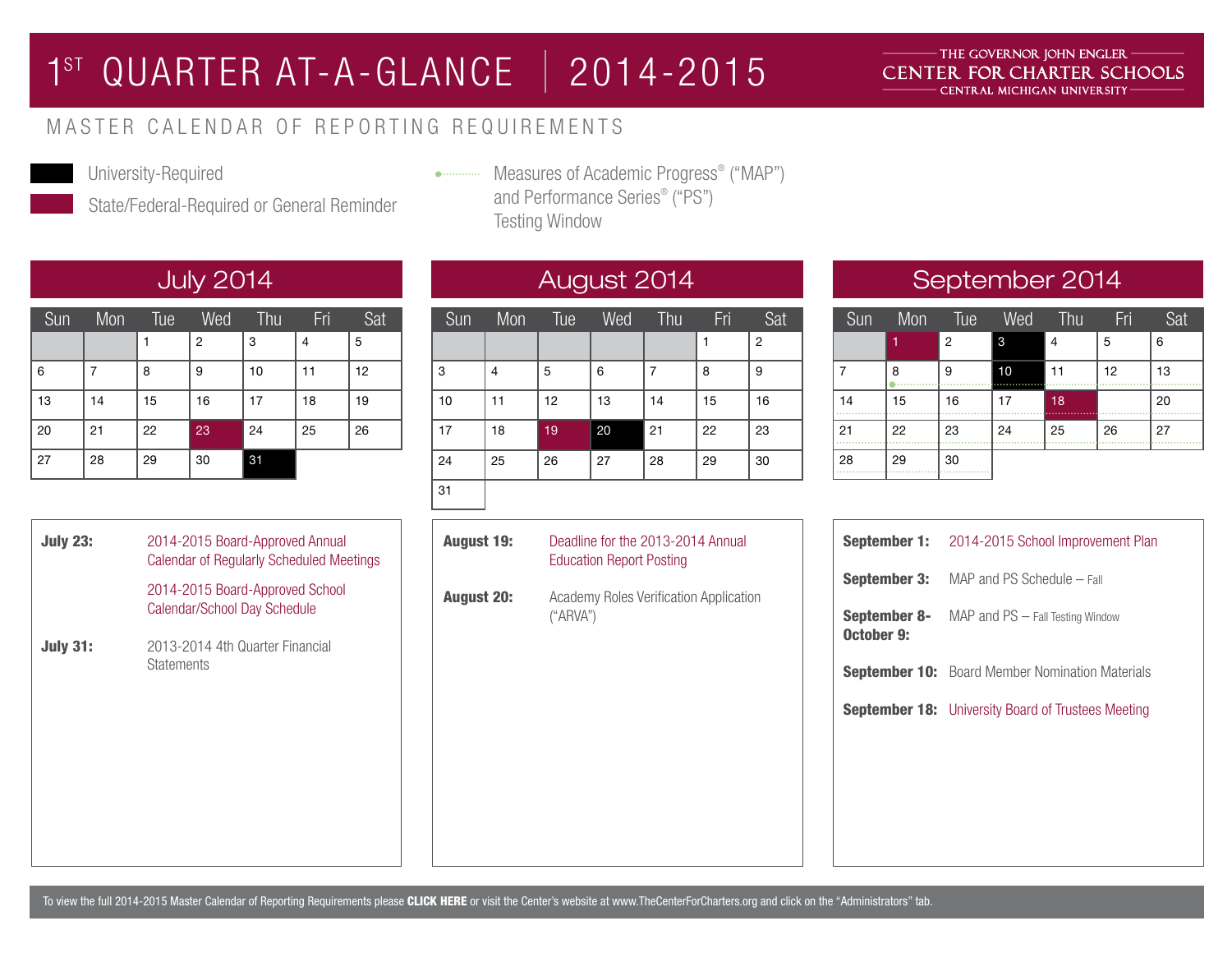## 2ND QUARTER AT-A-GLANCE | 2014-2015

### THE GOVERNOR JOHN ENGLER -CENTER FOR CHARTER SCHOOLS CENTRAL MICHIGAN UNIVERSITY

## MASTER CALENDAR OF REPORTING REQUIREMENTS



University-Required

State/Federal-Required or General Reminder

Measures of Academic Progress® ("MAP") and Performance Series® ("PS") Testing Window

| Sun | Mon | Tue | Wed | Thu            | Fri | Sat |
|-----|-----|-----|-----|----------------|-----|-----|
|     |     |     | 1   | $\overline{2}$ | 3   | 4   |
| 5   | 6   |     | 8   | 9              | 10  | 11  |
| 12  | 13  | 14  | 15  | 16             | 17  | 18  |
| 19  | 20  | 21  | 22  | 23             | 24  | 25  |
| 26  | 27  | 28  | 29  | 30             | 31  |     |

| October 1:  | Financial Account Signatory Card                                                 |
|-------------|----------------------------------------------------------------------------------|
|             | Annual Nonprofit Corporation Information<br>Update                               |
|             | 2014-2015 General Education and Special<br><b>Education Student Count Day</b>    |
| October 3:  | 2014-2015 Preliminary Head Count Form<br>$-$ Fall                                |
| October 15: | MAP or PS Assessment Coordinator<br>Verification – Fall                          |
|             | Deadline for the Public Presentation of the<br>2013-2014 Annual Education Report |
| October 31: | 2014-2015 1st Quarter Financial Statements                                       |

| Sun            | Mon | Tue | Wed | Thu | <b>Fri</b> | Sat |
|----------------|-----|-----|-----|-----|------------|-----|
|                |     |     |     |     |            | 1   |
| $\overline{2}$ | 3   | 4   | 5   | 6   | 7          | 8   |
| 9              | 10  | 11  | 12  | 13  | 14         | 15  |
| 16             | 17  | 18  | 19  | 20  | 21         | 22  |
| 23             | 24  | 25  | 26  | 27  | 28         | 29  |
| 30             |     |     |     |     |            |     |

## November 1: November 14: 2013-2014 Board-Approved Audited November 21: Board Member Nomination Materials Immunization Records Report Financial Statements, A-133 Single Audit, Management Letter and Any Other Audit Letters 2013-2014 Board-Approved Response to Audited Financial Statement Findings and Recommendations 2013-2014 Financial Information Database Data Files

## October 2014 November 2014 December 2014

| Sun | Mon | Tue | Wed | Thu | Fri | Sat |
|-----|-----|-----|-----|-----|-----|-----|
|     |     | 2   | 3   | 4   | 5   | 6   |
| 7   | 8   | 9   | 10  | 11  | 12  | 13  |
| 14  | 15  | 16  | 17  | 18  | 19  | 20  |
| 21  | 22  | 23  | 24  | 25  | 26  | 27  |
| 28  | 29  | 30  | 31  |     |     |     |

| <b>December 9:</b> | University Board of Trustees Meeting                                    |
|--------------------|-------------------------------------------------------------------------|
| December 10:       | EXPLORE <sup>®</sup> and PLAN <sup>®</sup> Test Materials<br>Order Form |
|                    | <b>December 31:</b> Online Qualifying Statement                         |
|                    |                                                                         |
|                    |                                                                         |
|                    |                                                                         |
|                    |                                                                         |
|                    |                                                                         |
|                    |                                                                         |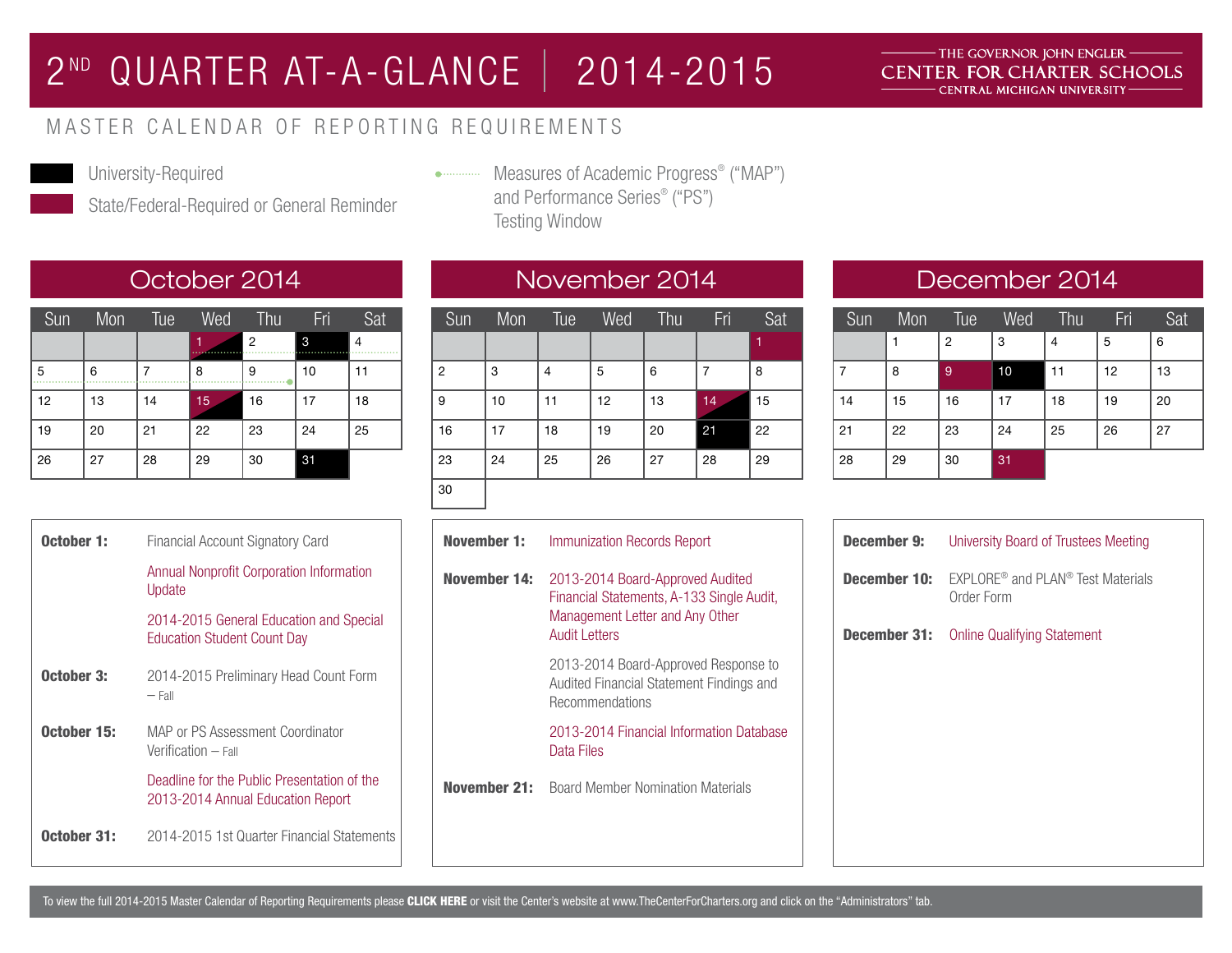## 3<sup>RD</sup> QUARTER AT-A-GLANCE | 2014-2015

### THE GOVERNOR JOHN ENGLER -CENTER FOR CHARTER SCHOOLS CENTRAL MICHIGAN UNIVERSITY

### MASTER CALENDAR OF REPORTING REQUIREMENTS



University-Required

State/Federal-Required or General Reminder

Measures of Academic Progress® ("MAP") and Performance Series® ("PS") Testing Window

• Michigan Merit Exam ("MME") Testing Window

EXPLORE® and PLAN® Testing Window

## January 2015 February 2015 March 2015

| Sun | Mon | Tue | Wed | Thu | Fri | Sat |
|-----|-----|-----|-----|-----|-----|-----|
|     |     |     |     |     | 2   | 3   |
| 4   | 5   | 6   | 7   | 8   | 9   | 10  |
| 11  | 12  | 13  | 14  | 15  | 16  | 17  |
| 18  | 19  | 20  | 21  | 22  | 23  | 24  |
| 25  | 26  | 27  | 28  | 29  | 30  | 31  |

| Sun | Mon            | Tue | Wed | Thu | Fri | Sat |
|-----|----------------|-----|-----|-----|-----|-----|
|     | $\overline{2}$ | 3   | 4   | 5   | 6   |     |
| 8   | 9              | 10  | 11  | 12  | 13  | 14  |
| 15  | 16             | 17  | 18  | 19  | 20  | 21  |
| 22  | 23             | 24  | 25  | 26  | 27  | 28  |

| Sun | Mon            | Tue | Wed    | Thu | Fri | Sat |
|-----|----------------|-----|--------|-----|-----|-----|
|     | $\overline{2}$ | 3   | 4      | 5   | 6   |     |
| 8   | 9              | 10  | 11     | 12  | 13  | 14  |
| 15  | 16             | 17  | 18     | 19  | 20  | 21  |
| 22  | 23             | 24  | 25<br> | 26  | 27  | 28  |
| 29  | 30             | 31  |        |     |     |     |

| January 5-<br><b>February 5:</b> | MAP and PS - Winter Testing Window (Optional)                                                    |
|----------------------------------|--------------------------------------------------------------------------------------------------|
| January 7:                       | Transparency Reporting Certification Form                                                        |
| January 28:                      | 2015-2016 Application and Enrollment<br>Information Form                                         |
|                                  | 2015-2016 Board-Approved Contract<br>Amendment Request Resolution                                |
| <b>January 30:</b>               | <b>Board Member Nomination Materials</b><br>2014-2015 2nd Quarter Financial<br><b>Statements</b> |
|                                  |                                                                                                  |

| <b>February 1:</b>  | Immunization Records Report                                                                             |
|---------------------|---------------------------------------------------------------------------------------------------------|
| <b>February 11:</b> | Supplemental Student Count Day                                                                          |
| <b>February 13:</b> | 2014-2015 Preliminary Head Count Form<br>- Supplemental Count (schools in first or second<br>year ONLY) |
|                     | ARVA                                                                                                    |
| <b>February 18:</b> | EXPLORE and PLAN Schedule and<br><b>Fnrollment Form</b>                                                 |
| <b>February 19:</b> | University Board of Trustees Meeting                                                                    |

| March 9-  | 2015 EXPLORE and PLAN Tests – Testing                                     |
|-----------|---------------------------------------------------------------------------|
| March 20: | Window (Grades 9 and 10)                                                  |
| March 9-  | 2015 MME - Testing Window (Grade 11 - all                                 |
| March 27: | students; Grade 12 - make-up as needed)                                   |
| March 25: | <b>Board Memeber Nomination Materials</b><br>MAP and PS Schedule – Spring |

To view the full 2014-2015 Master Calendar of Reporting Requirements please [CLICK HERE](http://www.thecenterforcharters.org/modules.php?name=Pages&sp_id=192&pmenu_id=6) or visit the Center's website at www.TheCenterForCharters.org and click on the "Administrators" tab.